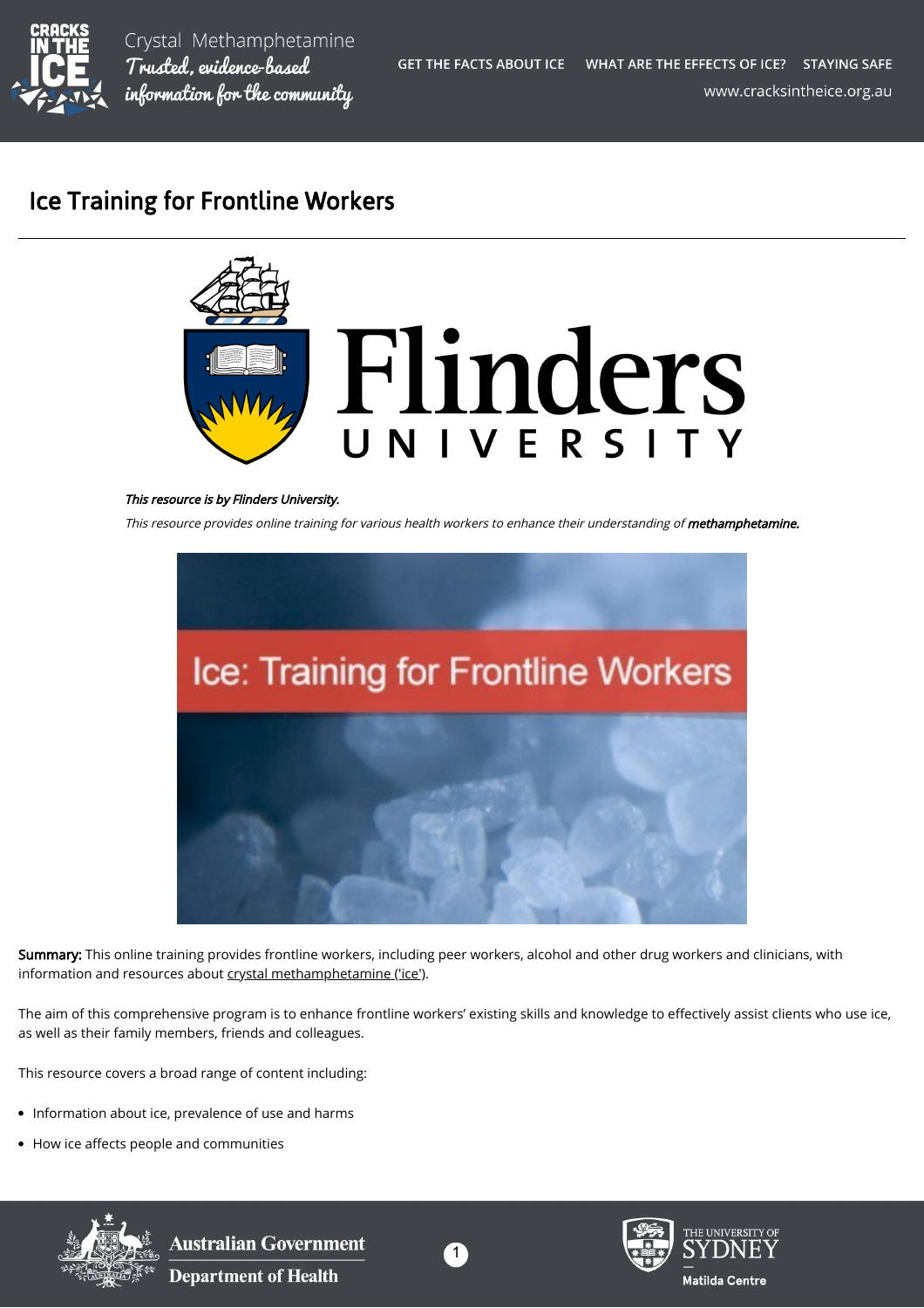

www.cracksintheice.org.au

- Worker safety and preventing, managing and recovering from ice-related critical incidents
- Legal issues
- Using ice with alcohol and other drugs
- $\bullet$ Communicating with and supporting people who use ice
- Prevention and intervention for ice use
- Organisational responses to the use of ice

Format: The training contains seven separate but complementary modules:

#### Module 1: About Ice

- About ice and other forms of methamphetamine
- Patterns of ice and other forms of methamphetamine use in Australia
- How methamphetamine/ice affects people who use it
- Methamphetamine: Legal issues

## Module 2: Effects of Ice

- $\bullet$  Ice intoxication
- Ice withdrawal and long term effects
- Using ice with alcohol and other drugs

## Module 3: Communicating with People Who Use Ice

- Communicating and engaging with people who use ice
- Assessing and managing self-harm and suicide with people who use ice
- Basic mental health responses for people who use ice

## Module 4: People Who Use Ice and Critical Incidents

- Critical incidents involving people who use ice  $\bullet$
- Managing critical incidents  $\bullet$
- Recovery, review, resumption

## Module 5: Interventions

- Overview of interventions
- Brief interventions
- Assessment
- Counselling and cognitive behavioural approaches
- $\bullet$ Withdrawal management
- Relapse prevention and management
- Groups with specific needs
- Supporting/working with families and carers



**Australian Government Department of Health**